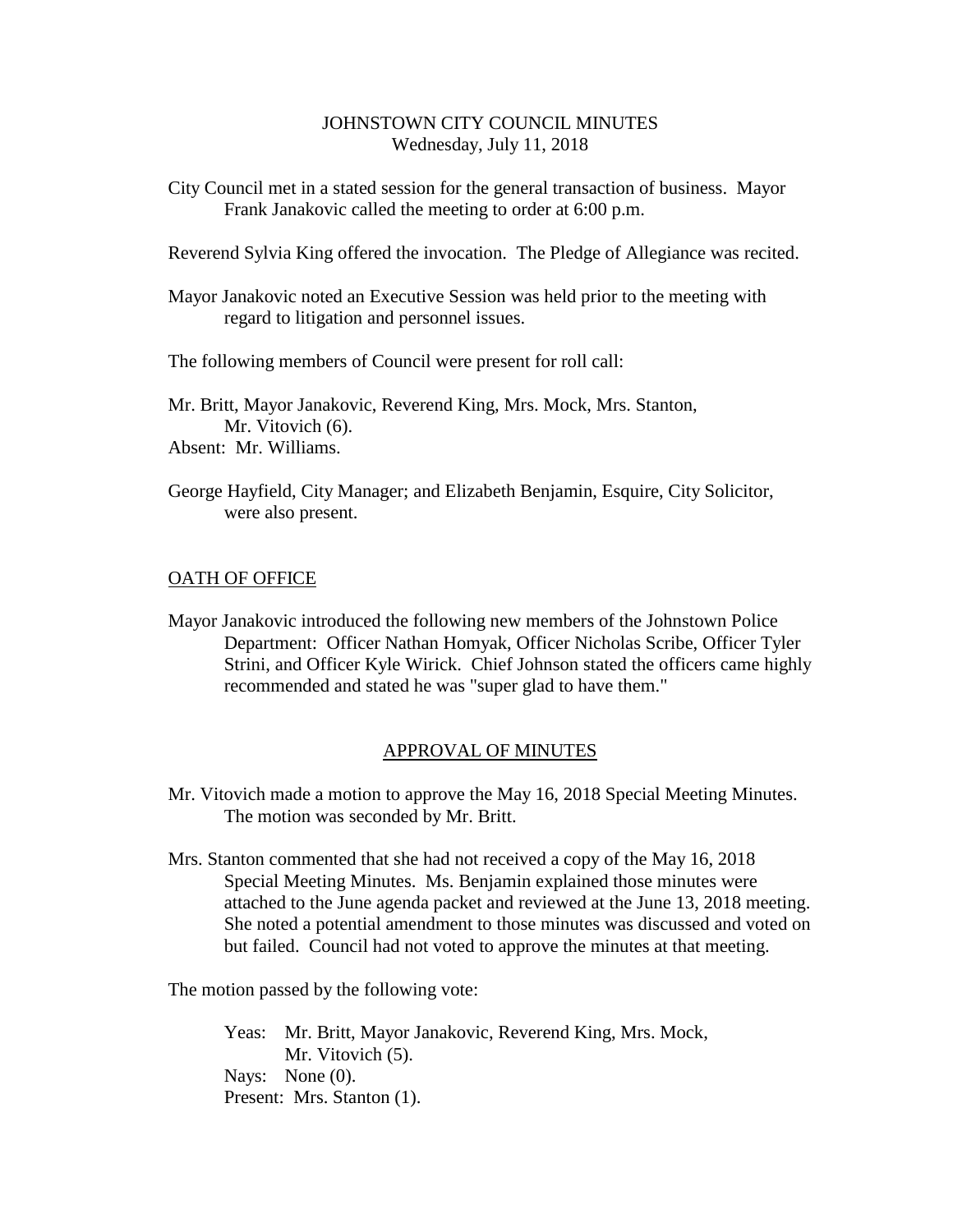Mr. Vitovich made a motion to approve the June 13, 2018 Regular Meeting Minutes. The motion was seconded by Mrs. Mock and passed by the following vote:

2 of 14

Yeas: Mayor Janakovic, Reverend King, Mrs. Mock, Mrs. Stanton, Mr. Vitovich, Mr. Britt (6). Nays: None  $(0)$ .

### PROCLAMATIONS, AWARDS, HONORS, RESOLUTIONS OF RECOGNITION

- Mayor Janakovic requested permission and approval to present a proclamation to Officer Jeffers in recognition of his service to the City of Johnstown Police Department and to the Coney Island at a ceremony to be held on Monday, July 16, 2018 at 10:00 a.m.
- Mrs. Mock made a motion to approve. The motion was seconded by Mr. Vitovich and passed by the following vote:
	- Yeas: Reverend King, Mrs. Mock, Mrs. Stanton, Mr. Vitovich, Mr. Britt, Mayor Janakovic (6). Nays: None  $(0)$ .

### PUBLIC COMMENT - AGENDA ITEMS ONLY

None.

#### REPORT BY THE CITY MANAGER

- No report. Mayor Janakovic and members of Council welcomed George Hayfield, City Manager.
- Mrs. Stanton reiterated a previous motion requesting that the City Manager contact Bishop McCort and First Commonwealth Bank, the owners of the flood channel walls on Akers Street in the Eighth Ward regarding the channel collapse. She asked Mr. Hayfield to look into the matter.

Mrs. Stanton was notified by West End residents of the recent flooding on Stackhouse Street and Delaware Avenue. Mr. Hayfield will meet with EADS regarding the matter.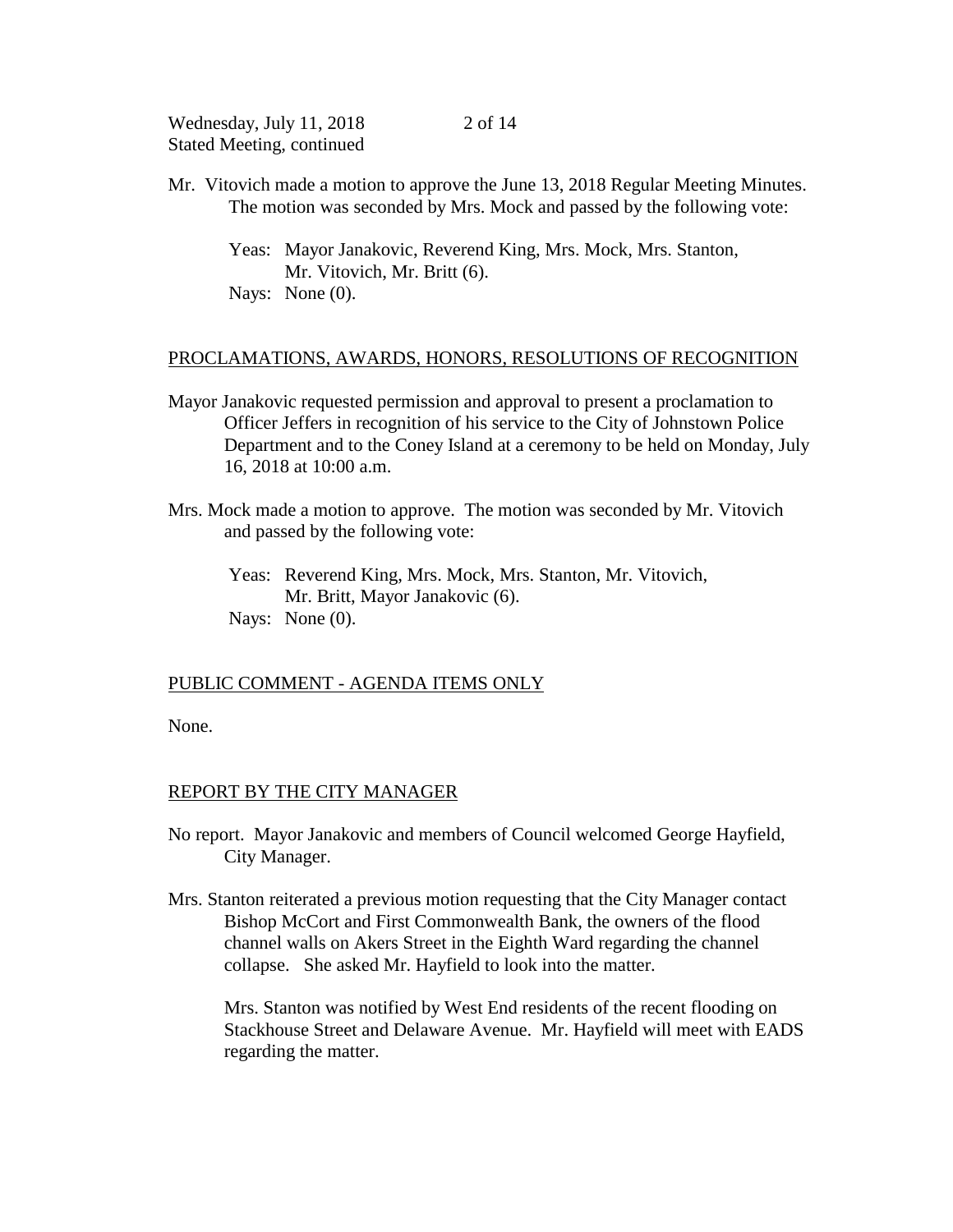Mr. Vitovich commented on the recent heavy rainfall being a problem in Altoona also. Johnstown is located in a valley and rainwater is coming off the mountains. He suggested that at some point in the future the storm sewers would need to be updated. Mrs. Mock commented on the problems created by the heavy rain.

3 of 14

- Mrs. Stanton referred to the Storm Water Management Act and questioned whether the act was being enforced. Mrs. Mock suggested that other municipalities should build retaining ponds to hold the excess water. Mr. Vitovich stated the debris dam at Stackhouse could be causing some of the water problems and suggested that the dam be cleaned out. Mayor Janakovic suggested that the Stackhouse Park Committee, if it still exists, be contacted regarding the matter.
- Mrs. Stanton noted that debris at Cheney Run also needs cleaned up.
- Mrs. Stanton commented on receiving complaints of no flag being flown at the Point Stadium during the National Anthem. The poor sound system and the lack of lighting were the focus of additional complaints. Mrs. Mock received notification that Representative Barbin will donate a flag.

#### REPORT BY THE MAYOR

Frank Janakovic, Mayor, noted his attendance at the 4th of July celebration at the Point Stadium. An estimated 2,500 people attended the event. He thanked all the sponsors who contributed to the event.

Mr. Janakovic commended Highmark for sponsoring a free concert at the PNG Park on July 3, 2018. He noted concerts would also be held at Central Park.

The Mayor noted his attendance at the Vision 2025 meetings. Discover Downtown will be renovating the gazebo.

He commended the Convention and Visitor Bureau for another successful Thunder in the Valley.

He noted his attendance at the swearing-in ceremony for the City of Johnstown's newest police officers on June 18, 2018.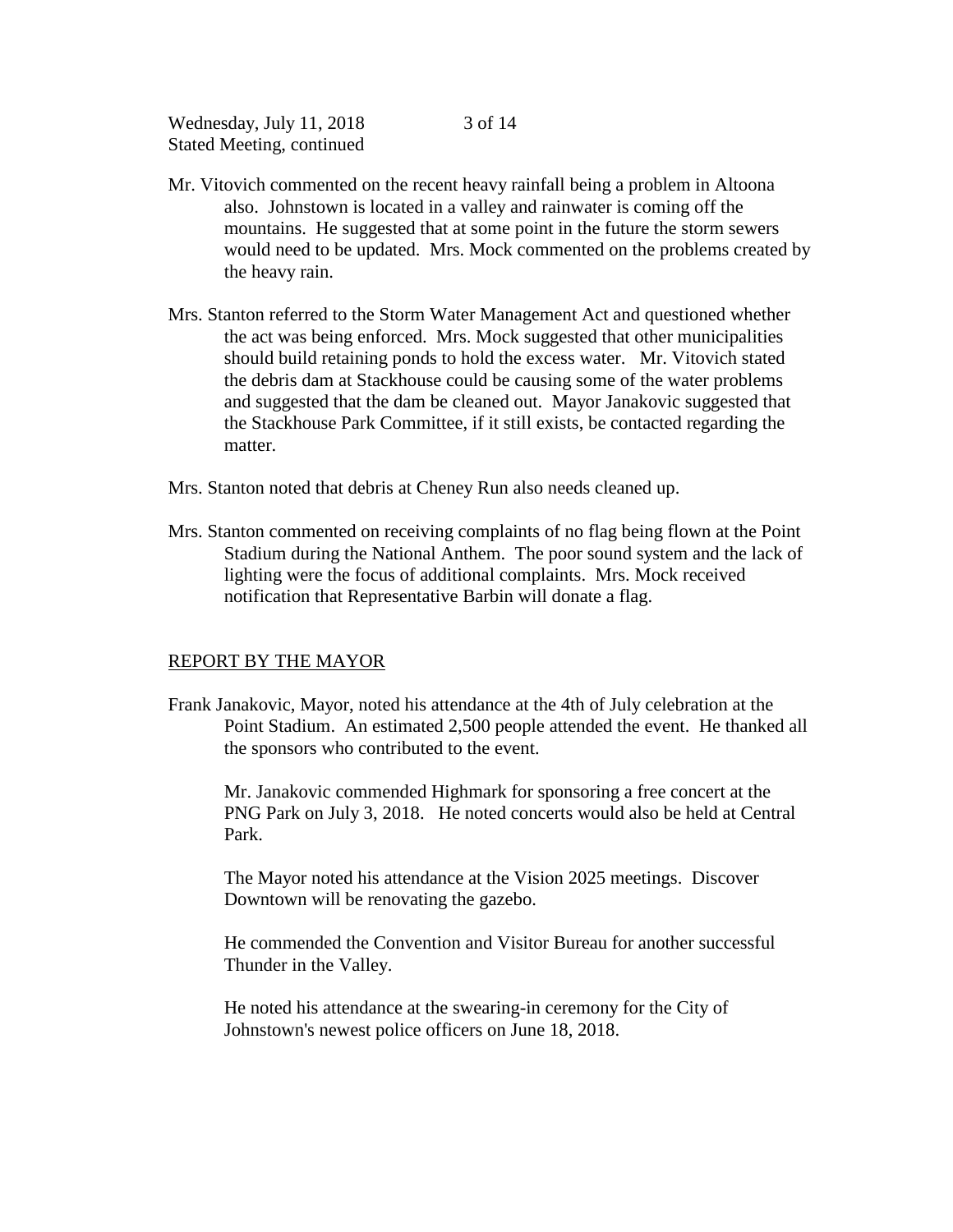> The Mayor provided a proclamation in June for Men's Health Month. He noted Conemaugh Hospital held a welcome picnic at the PNG Park for all new doctors coming into the area.

Mrs. Mock noted the new location for Coal Tubin' on Main Street. Mrs. Mock commented on the substantial activity downtown with the opening of some new shops. She stated a hookah lounge might be opening at a former restaurant on Main Street.

## REPORT BY THE CITY SOLICITOR

Elizabeth Benjamin, Esquire, City Solicitor, reported that as announced previously by the Mayor, an Executive Session was held prior to the commencement of the meeting to address litigation regarding tax assessment appeals filed at Docket No. 2017-4113 and Docket No. 2017-4114 in the Court of Common Pleas of Cambria County.

## COUNCIL UPDATES

- 1. Planning Commission Minutes of June 6, 2018
- 2. Letter from J. Williams re: Request for Information/Budget Adoption
- 3. Letter from A. Ryan re: Roxbury Park.
- Mrs. Stanton urged that Ms. Ryan's concerns regarding the steps at Roxbury Park be addressed. Mrs. Mock noted drainage work being conducted at the park. Mayor Janakovic suggested caution tape be placed on the steps.

## NEIGHBORHOOD LIAISONS

Mrs. Mock reported that to date \$30,000 had been generated for the skating rink at Roxbury Park. A professional grant writer will assist in obtaining funding for the new rink.

Reverend King and she will be attending the Roxbury Civic Group fundraiser.

The flower boxes and gardens are out for view and neighborhood cleanups have been undertaken.

Mrs. Mock stated residents have requested a Spring Cleanup.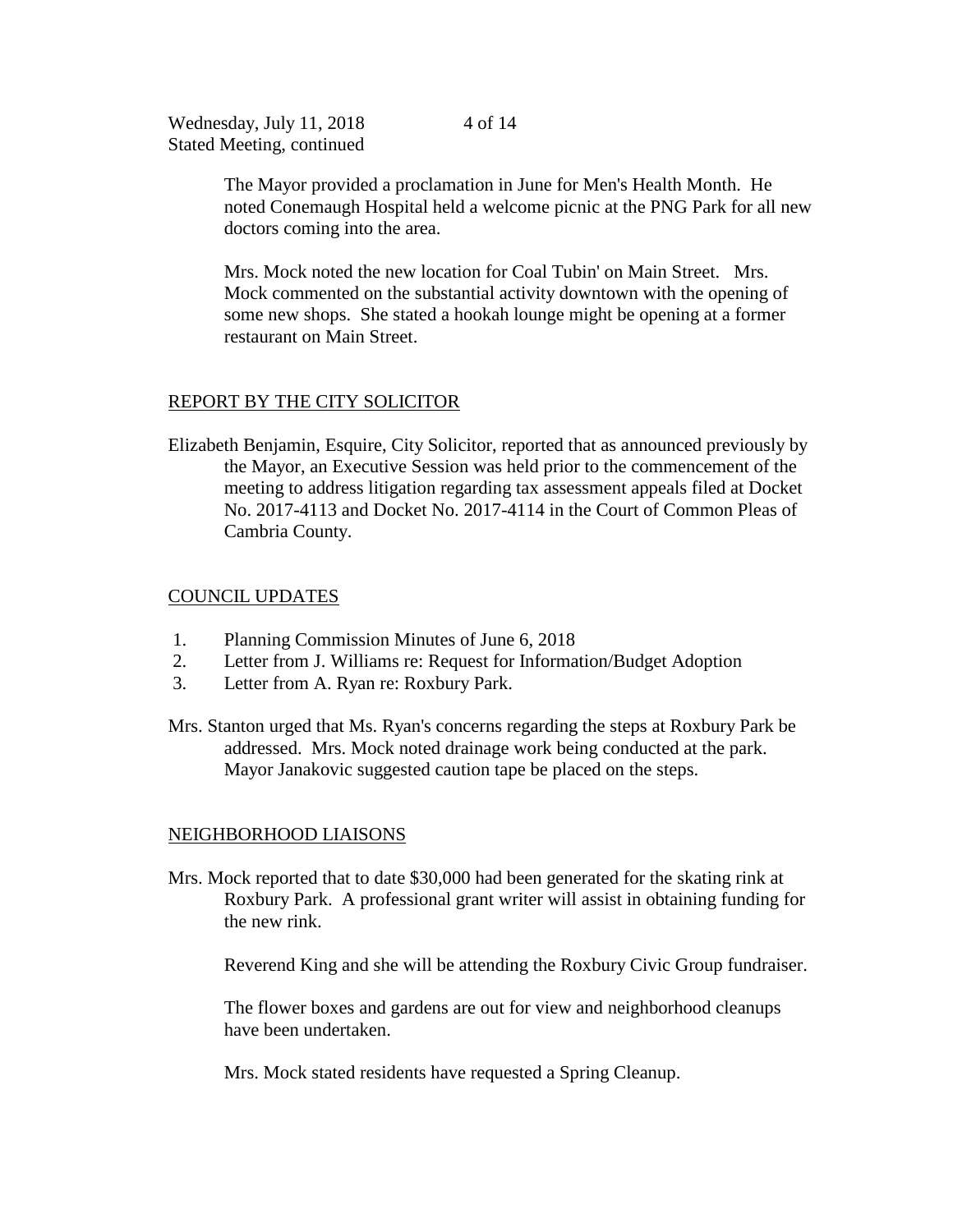> She noted a Kernville Committee has been launched. Reverend King will provide additional information regarding the same.

Reverend King reported the Kernville community would be sponsoring a block party on August 3, 2018. She stated over 30 business owners at that location will be requested to become involved.

Reverend King noted a retirement banquet to be held July 12, 2018 for Charles Jeffers, former City police officer.

A Unity Fellowship Dinner will be held on July 19, 2018, at the Johnstown Middle School sponsored by Hope for Johnstown.

Reverend King commented on the recent, entertaining PNG Park concert, despite the rain.

A plan for the hauling of garbage from the community cleanups in the City should be discussed. It was noted that Public Works would pick up the garbage.

Mr. Britt invited Council members to attend the block party to be held on Saturday, July 14, 2018, in the Hornerstown section.

He noted information from residents in Hornerstown regarding windows in some of the vacant homes being "blown out", possibly due to the heat.

Councilman Britt discussed the sinkhole near the Am-Slo playground in Old Conemaugh Borough. He stated the City is shorthanded and that employees "can't be everywhere." Mr. Britt has assured the residents there that he would contact the City Manager regarding the issue.

- Mr. Vitovich noted his attendance at a recent Bottle Works concert. He commended the staff of the Bottle Works for a successful event.
- Mrs. Stanton continues to participate in the Moxham community walks held on Wednesdays at 6:30 p.m.

She welcomed new business Davita Dialysis to the City. She welcomed Mr. and Mrs. Pulliam, the new owners of the recently reopened Roxbury Creamery.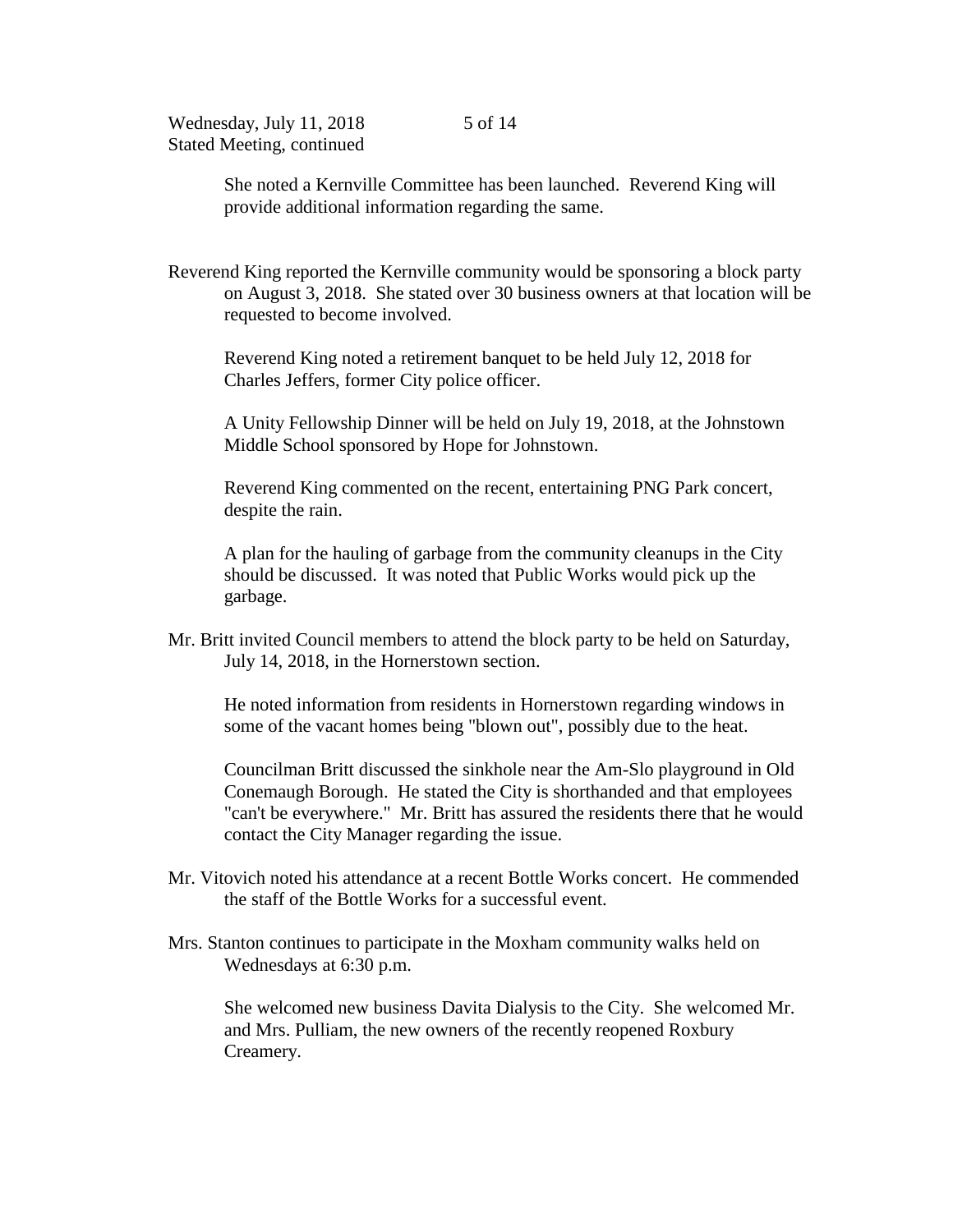Councilwoman Stanton noted that Roxbury St. Paul's Church would sponsor a free community affair on July 28, 2018, from 12:00 p.m. to 4:00 p.m.

She stated the Seventh Ward Civic Association meeting had been cancelled.

Mrs. Stanton commented on the receipt of concerns from residents regarding blight and overgrowth on Slick Alley. She asked that those concerns be addressed.

Mrs. Stanton thanked Fleegle Cinemas, the Westwood Plaza Theater and Café, and Northwest Savings Bank for sponsoring free children's movies every other Saturday during the summer.

She noticed that residents have been placing TVs out in the garbage. The garbage haulers will not pick up TVs. Mrs. Stanton stated the Roxbury recycling area has become a "City dump" with non-recycling items being left there. Mrs. Stanton stated the recycling center cannot haul the garbage. It is the City's responsibility to clean the area up. Signs will be posted at the site. Mrs. Stanton referred to a grant to obtain a surveillance kit consisting of cameras that would be placed at the area to capture footage of license plates and illegal dumpers. She stated a site on Orr Street in Prospect is also a frequent site of illegal dumping.

- Mr. Vitovich stated Tony's Sub Shop in Roxbury is under new management and wished them the best of luck.
- Mayor Janakovic stated that Discover Downtown does offer free kids' movies in the park throughout the summer.

The Mayor commented that St. Vincent De Paul would hold a fundraiser for its food kitchen on August 5, 2018.

### ORDINANCES FOR FINAL READ

BILL NO. 20 OF 2018, AN ORDINANCE SPECIFICALLY AMENDING ORDINANCE NO. 4159 PASSED FINALLY IN COUNCIL THE 24TH DAY OF OCTOBER 1979, THE SHORT TITLE OF WHICH IS "THE ZONING ORDINANCE OF THE CITY OF JOHNSTOWN," BY REZONING CERTAIN BLOCKS OF LAND LOCATED IN THE 21ST WARD OF THE CITY OF JOHNSTOWN.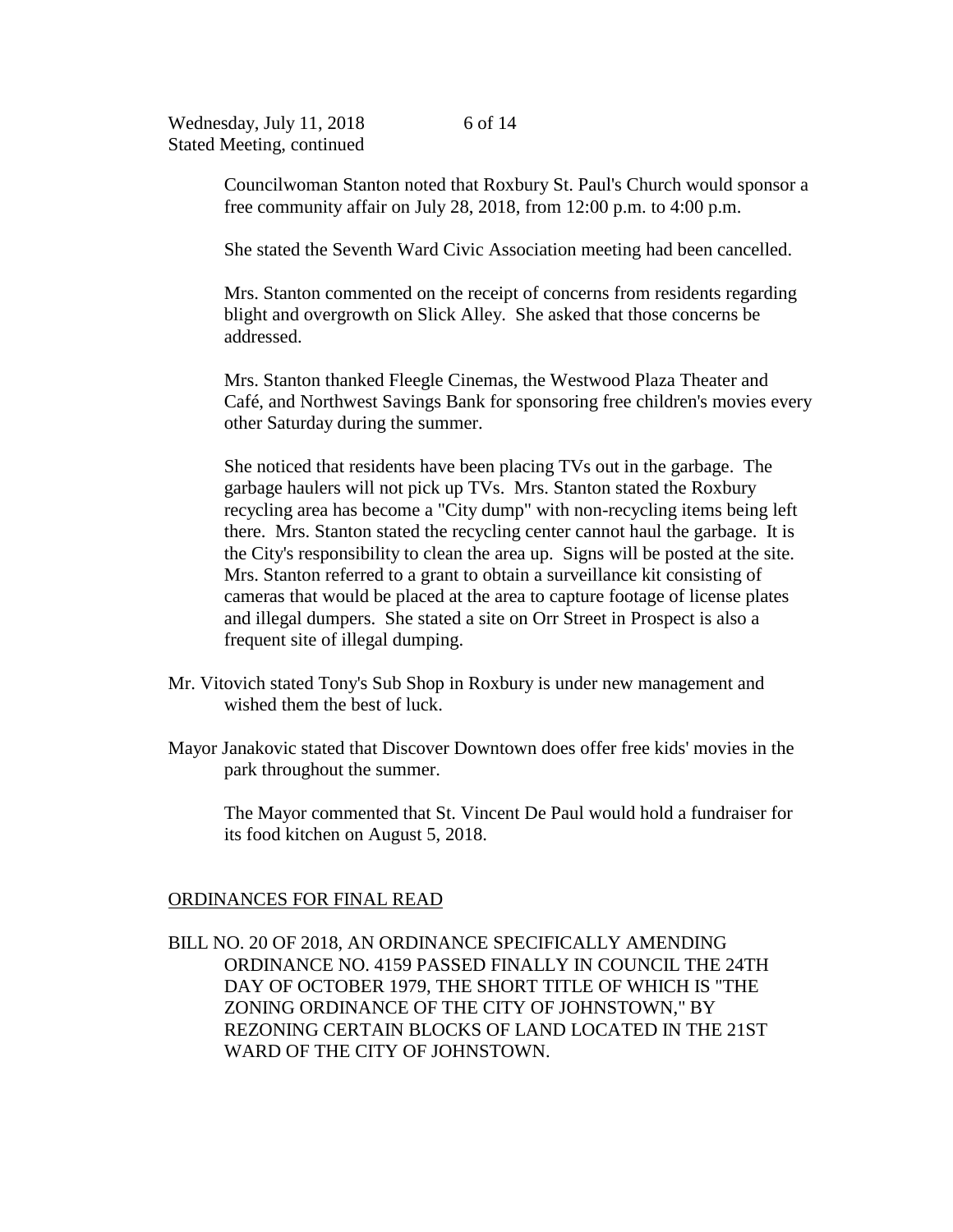Mr. Vitovich made a motion to approve the ordinance. The motion was seconded by Mr. Britt and passed by the following vote:

Yeas: Mrs. Mock, Mr. Vitovich, Mr. Britt, Mayor Janakovic, Reverend King (5). Nays: Mrs. Stanton (1).

BILL NO. 3 OF 2018 AN ORDINANCE DIRECTING THE CAMBRIA COUNTY BOARD OF ELECTIONS TO PLACE ON THE NOVEMBER 2018 GENERAL ELECTION BALLOT FOR THE CITY OF JOHNSTOWN THE BALLOT REFERENDUM QUESTION FOR CONSIDERATION BY THE REGISTERED VOTERS OF THE CITY OF JOHNSTOWN WHICH IF RECEIVING A MAJORITY OF THE VOTES CAST ESTABLISHES A GOVERNMENTAL STUDY COMMISSION, AND FURTHER THE ELECTION OF SEVEN (7) GOVERNMENTAL STUDY COMMISSIONERS DURING THE NOVEMBER 2018 GENERAL ELECTION, PURSUANT TO THE COMMONWEALTH OF PENNSYLVANIA 53 Pa.C.S. CHAPTER 29 (HOME RULE), 30 (OPTIONAL PLANS) & 31 (OPTIONAL PLANS) HOME RULE CHARTER AND OPTIONAL PLANS LAW (Tabled 1-2-18).

- Mrs. Stanton made a motion to remove from table. The motion died for lack of a second.
- BILL NO. 4 OF 2018, AN ORDNANCE AMENDING ORDINANCE 4654, TITLED: AN ORDINANCE ESTABLISHING AN ADMINISTRATIVE CODE FOR THE CITY OF JOHNSTOWN, PENNSYLVANIA, DESIGNATING THE POWERS AND DUTIES OF THE COUNCIL, THE CITY MANAGER, AND OTHER MUNICIPAL OFFICIALS, PASSED FINALLY ON OCTOBER 27, 1993, AND AS AMENDED BY ORDINANCE NOS. 4654, 4693, 4731, 4894, 4880, 4902, 4908, 4991, 5015, 5024, 5034, 5042, 5055, 5058, 5069, 5177, 5194, AND 5199 AND 5210 BY FURTHER AMENDING CERTAIN SECTIONS OF ARTICLE II - ELECTED OFFICIALS - COUNCIL ORGANIZATION AND PROCEDURES AND ARTICLE IV - CITY MANAGER TO PROVIDE UPDATED PROCEDURES AND IMPROVE EFFICIENCY IN CONDUCTING CITY BUSINESS. (Tabled May 9, 2018.)
- Ms. Benjamin explained for the record that this bill was tabled May 9, 2018. The bill was then removed from table on June 13, 2018 and approved for first read on June 13, 2018.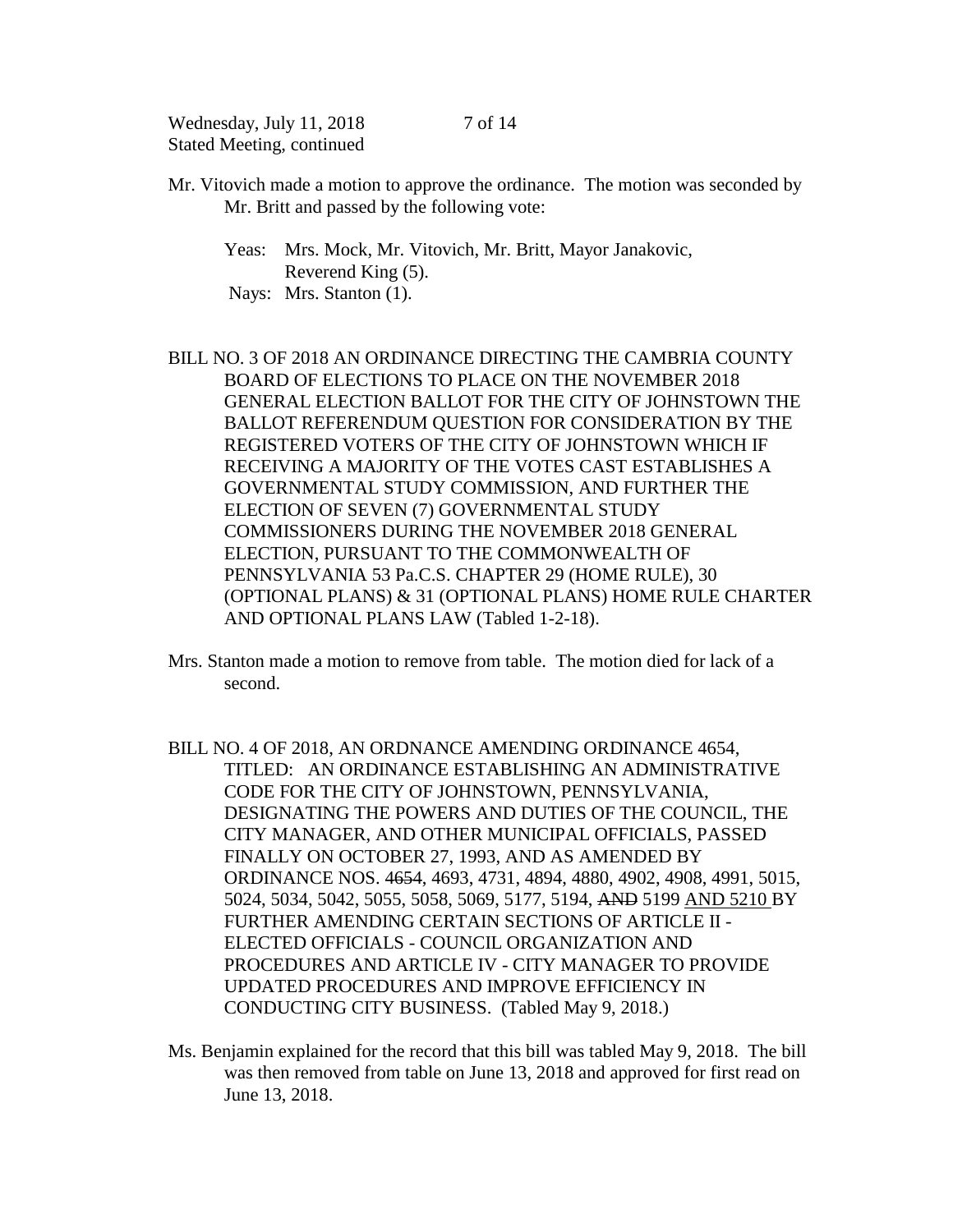Mayor Janakovic stated the motion would be for a final read of Bill No. 4.

Mrs. Mock made a motion to approve the ordinance. The motion was seconded by Mr. Vitovich and passed by the following vote:

 Yeas: Mr. Vitovich, Mr. Britt, Mayor Janakovic, Reverend King, Mrs. Mock  $(5)$ . Nays: Mrs. Stanton (1).

- BILL NO. 21 OF 2018, AN ORDINANCE FURTHER AMENDING ORDINANCE NO. 5152 PASSED FINALLY ON AUGUST 13, 2014 TITLED AN ORDINANCE OF THE CITY OF JOHNSTOWN, CAMBRIA COUNTY, PENNSYLVANIA, ADOPTING A SEWER USE ORDINANCE REQUIRING THE ELIMINATION OF OVERFLOWS AND FURTHER REQUIRING TELEVISED AND/OR PRESSURE TESTING OF ALL REAL PROPERTY WITHIN THE STRUCTURE LOCATED THEREON AND REMEDIATION OF ALL PRIVATE SIDE LATERAL LINES FAILING TO PASS SAID TESTS IN THE EVENT SANITARY FLOWS EXCEED DEP-SPECIFIED DESIGN CRITERIA FOLLOWING PHASE COMPLETION OF CITY SEWER CONSTRUCTION, TO NOW FURTHER AMEND TO DELETE SECTION 2 TITLED UNLAWFUL CONNECTIONS; AND SECTION 15 TITLED PENALTIES DUE TO LACK OF ENFORCEMENT AND/OR SELECTIVE ENFORCEMENT AS WAS THE PURPOSE AND INTENT OF ORDINANCE NO. 5152 WHEN PASSED FINALLY ON AUGUST 13, 2014. (Tabled June 13, 2018.)
- Mrs. Stanton made a motion to remove from table. The motion died for lack of a second.
- BILL NO. 22 OF 2018, AN ORDINANCE OF THE CITY COUNCIL OF THE CITY OF JOHNSTOWN, PENNSYLVANIA, AMENDING ORDINANCE 5245 PASSED FINALLY ON DECEMBER 13, 2017, AMENDING AS AMENDED BY ORDINANCE 5250 PASSED FINALLY ON MARCH 15, 2018, AND ORDINANCE 5253 PASSED FINALLY ON MAY 9, 2018, CITY OF JOHNSTOWN BUDGET TO AMEND THE 2018 BUDGET TO PROPERLY ALLOCATE REIMBURSEMENT FUNDS IN 2018 UDAG BUDGET. (As amended.)
- Mrs. Mock made a motion to approve the ordinance. Mr. Vitovich seconded the motion.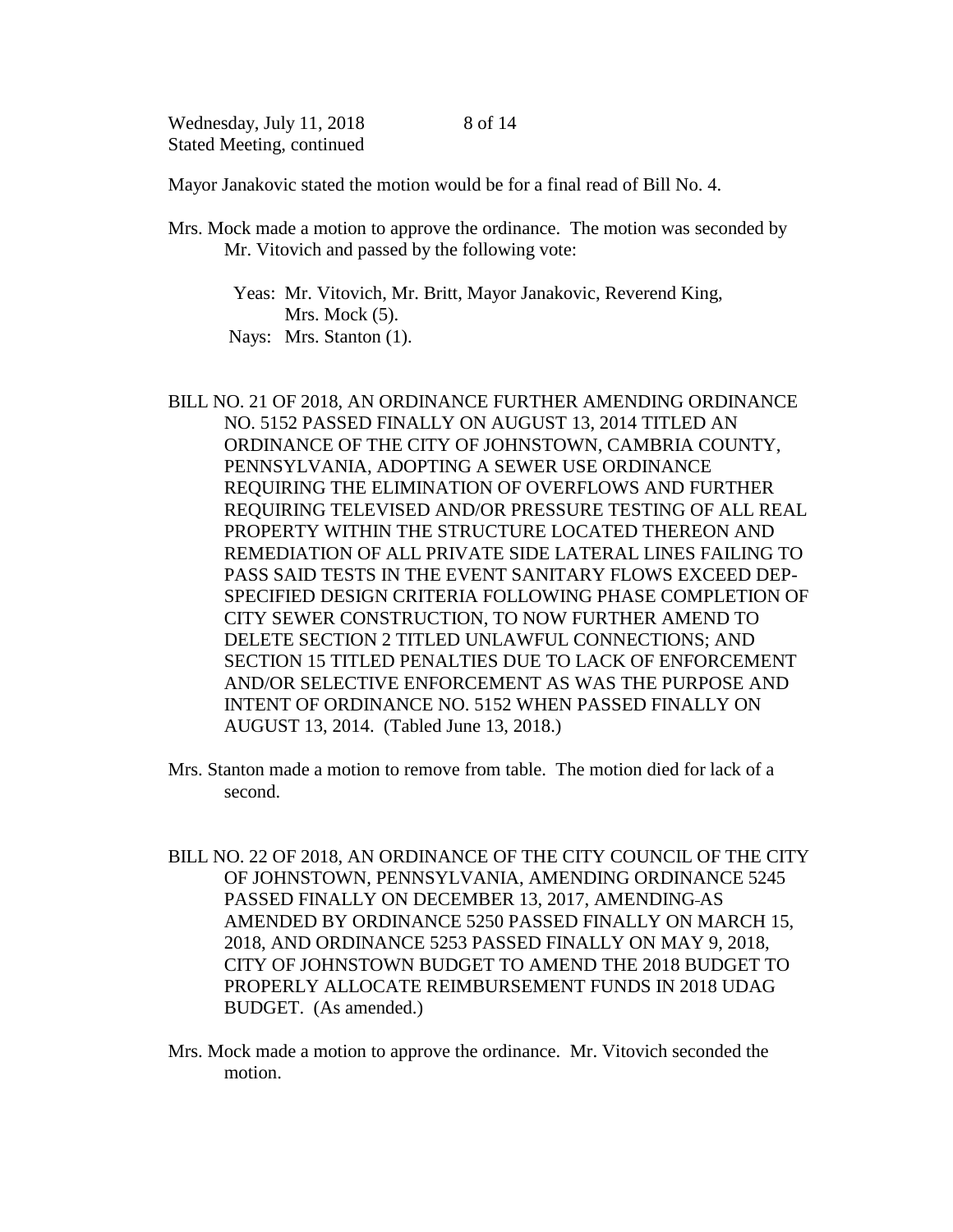Mayor Janakovic explained this is a vote on Bill No. 22 as amended for final read.

The motion passed by the following vote:

Yeas: Mr. Britt, Mayor Janakovic, Reverend King, Mrs. Mock, Mr. Vitovich  $(5)$ . Nays: Mrs. Stanton (1).

#### BILLS FOR FIRST READ

- BILL NO. 23 OF 2018, AN ORDINANCE OF CITY COUNCIL FO THE CITY OF JOHNSTOWN, PENNSYLVANIA, AMENDING ORDINANCE 5245 PASSED FINALLY ON DECEMBER 13, 2017, AS AMENDED BY ORDINANCE 5250 PASSED FINALLY ON MARCH 15, 2018, AS AMENDED BY ORDINANCE 5253 PASSED FINALLY ON MAY 9, 2018, CITY OF JOHNSTOWN BUDGET TO AMEND THE 2018 BUDGET TO PROPERLY ALLOCATE REIMBURSEMENT FUNDS IN 2018 UDAG BUDGET.
- Mr. Vitovich made a motion to approve the ordinance. The motion was seconded by Mr. Britt and passed by the following vote:
	- Yeas: Mayor Janakovic, Reverend King, Mrs. Mock, Mr. Vitovich Mr. Britt (5).
	- Nays: Mrs. Stanton (1).
- BILL NO. 24 OF 2018, AN ORDINANCE AMENDING ORDINANCE NO. 5166 PASSED FINALLY ON JANUARY 28, 2015 AMENDING ORDINANCE NO. 5152 PASSED FINALLY AUGUST 13, 2014 AMENDING ORDINANCE 5103 PASSED FINALLY MARCH 28, 2012 (AND REPEALED) ALL RELATING TO AND ENACTING LATERAL TESTING BY MUNICIPALITY AND AS ENACTED BY SECTION (4) OF ORDINANCE NO. 5166, NO. 5152, AND NO. 5103.
- Mrs. Stanton made a motion to approve the ordinance. The motion died for lack of a second.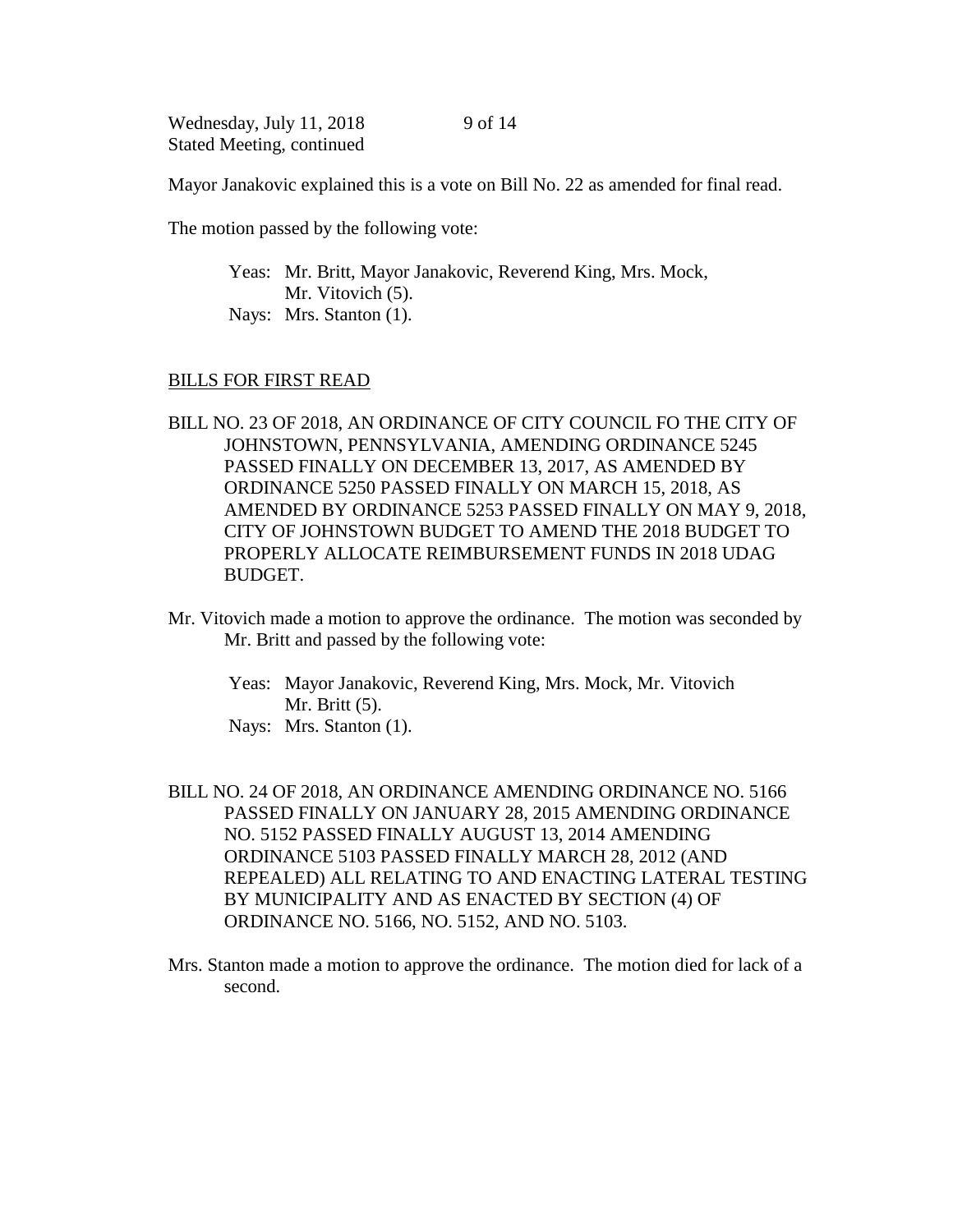10 of 14

#### RESOLUTIONS

#### Resolution No. 10102

## A RESOLUTION OF THE CITY COUNCIL OF THE CITY OF JOHNSTOWN, PENNSYLVANIA, AUTHORIZING THE CITY MANAGER TO SIGN ALL DOCUMENTS REQUIRED IN SUBMISSION OF THE ATTACHED APPLICATION FOR TRAFFIC SIGNAL APPROVAL TO THE PENNSYLVANIA DEPARTMENT OF TRANSPORTATION AND TO SIGN SAID APPLICATION ON THE BEHALF OF THE CITY OF JOHNSTOWN.

- Mr. Vitovich made a motion to approve the resolution. Mr. Britt seconded the motion.
- The City Manager explained this resolution would authorize PennDOT to make specific sign changes.

The motion passed by the following vote:

Yeas: Mrs. Mock, Mrs. Stanton, Mr. Vitovich, Mr. Britt, Mayor Janakovic, Reverend King (6). Nays: None (0).

#### Resolution No. 10103

# A RESOLUTION OF THE CITY COUNCIL OF THE CITY OF JOHNSTOWN, CAMBRIA COUNTY, PENNSYLVANIA, AUTHORIZING THE CITY MANAGER TO SIGN ALL DOCUMENTS REQUIRED TO AUTHORIZE RIGHT-OF-WAY AGREEMENT AND EASEMENT BETWEEN THE CITY OF JOHNSTOWN AND THE GREATER JOHNSTOWN WATER AUTHORITY.

Mr. Vitovich made a motion to approve the resolution. Mr. Britt seconded the motion.

The City Manager explained the easements are on City of Johnstown-owned properties on either side of the construction zones at five locations.

The motion passed by the following vote: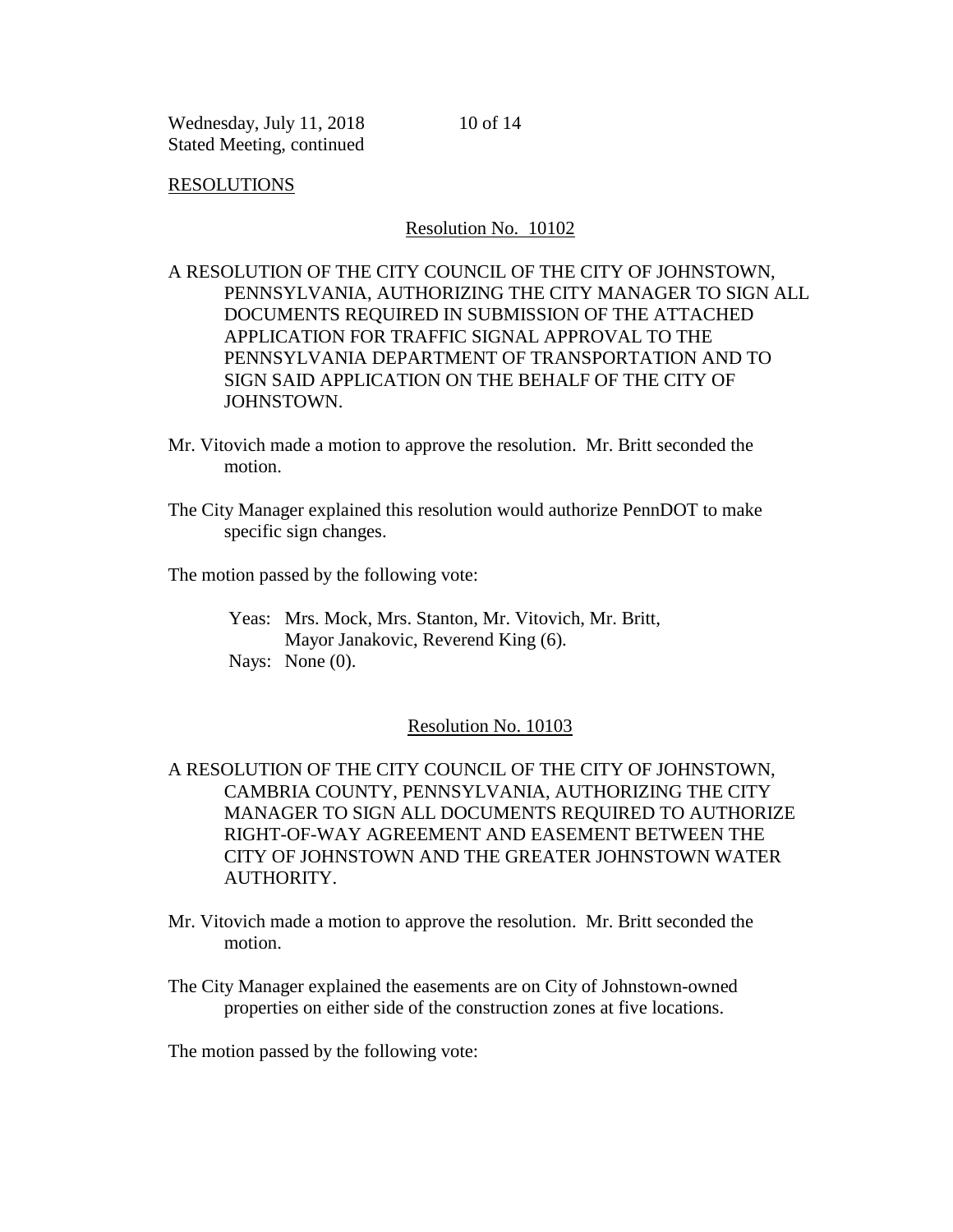Yeas: Mrs. Stanton, Mr. Vitovich, Mr. Britt, Mayor Janakovic, Reverend King, Mrs. Mock (6). Nays: None  $(0)$ .

### Resolution No. 10104

# A RESOLUTION OF CITY COUNCIL OF THE CITY OF JOHNSTOWN, CAMBRIA COUNTY, PENNSYLVANIA, AUTHORIZING THE CITY MANAGER TO SIGN ALL DOCUMENTS REQUIRED FOR EXECUTION OF A DIRECTED TECHNICAL ASSISTANCE AGREEMENT BY AND BETWEEN THE PENNSYLVANIA DEPARTMENT OF TRANSPORTATION AND THE CITY OF JOHNSTOWN.

Mrs. Mock made a motion to approve the resolution. Mr. Vitovich seconded the motion.

The Mayor noted there is legislation being enacted for radar use by municipalities.

The motion passed by the following vote:

Yeas: Mr. Vitovich, Mr. Britt, Mayor Janakovic, Reverend King, Mrs. Mock, Mrs. Stanton (6). Nays: None  $(0)$ .

## Resolution No. 10105

# A RESOLUTION OF THE CITY COUNCIL OF THE CITY OF JOHNSTOWN, CAMBRIA COUNTY, PENNSYLVANIA, AUTHORIZING AND DIRECTING THE CITY MANAGER TO EXECUTE A FORMAL NAMING RIGHTS AGREEMENT WITH SARGENT'S GROUP, INC. ADDRESSING THE NAMING RIGHTS TO THE POINT STADIUM.

Reverend King made a motion to approve the resolution. Mrs. Mock seconded the motion.

Ms. Benjamin explained the proposal was previously approved and greatly appreciated. Council members desired an opportunity to review the agreement. She requested a motion to amend the resolution to attach that naming rights agreement and to make the agreement contingent upon the Solicitor's final authorization to proceed.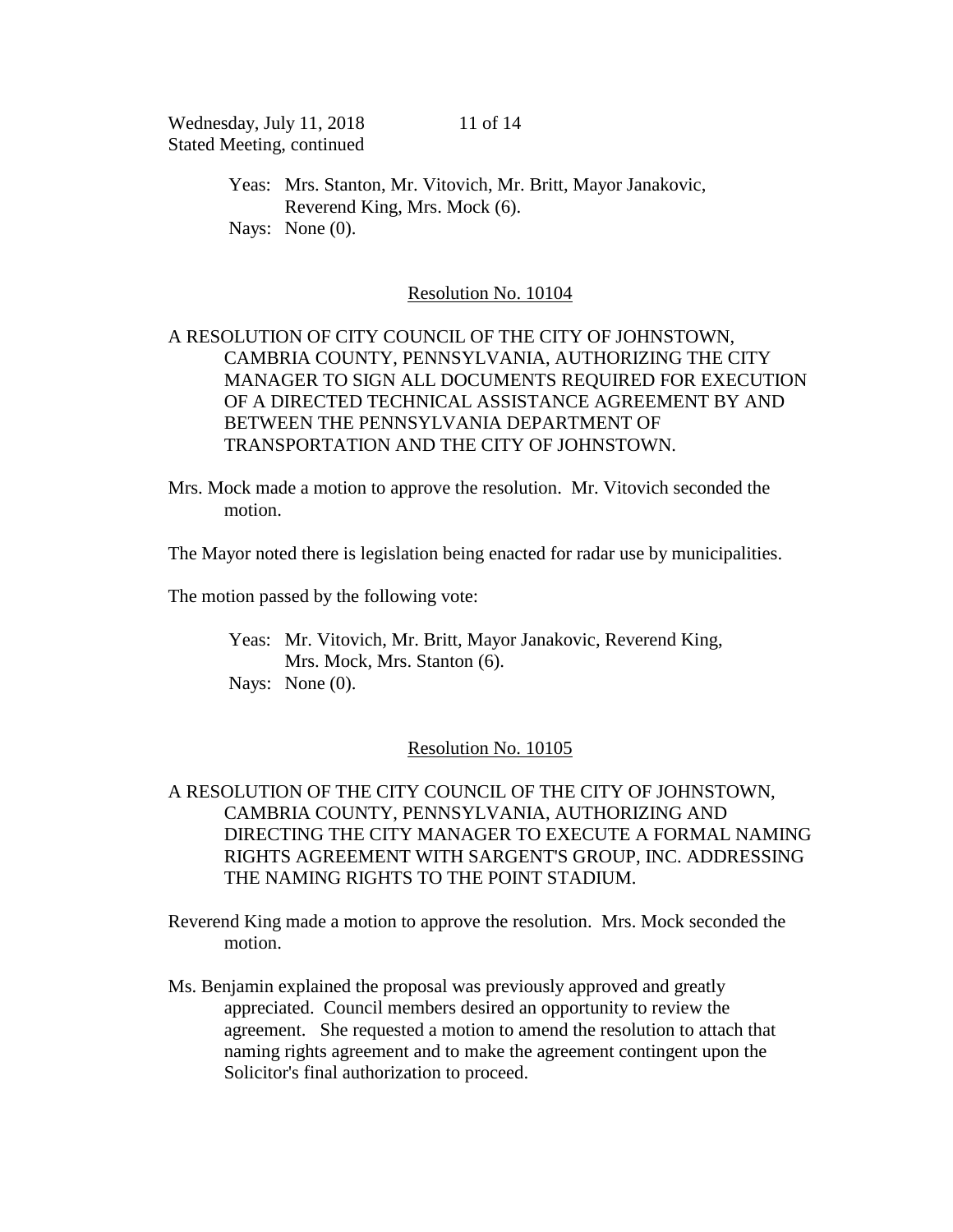- Ms. Benjamin read the proposed motion to amend the resolution into the record as follows:
- A MOTION TO AMEND RESOLUTION NO. 4 TO ATTACH THE NAMING RIGHTS AGREEMENT AS FORWARDED AND DISTRIBUTED TO COUNCIL MEMBERS AND TO PROVIDE THAT THE RESOLUTION WILL AUTHORIZE THE CITY MANAGER TO EXECUTE THE AGREEMENT CONTINGENT UPON THE SOLICITOR'S FINAL AUTHORIZATION TO PROCEED.
- Mrs. Mock made a motion to approve the amended resolution. Reverend King seconded the motion.
- Ms. Benjamin explained that Sargent's would retain the exclusive right to have advertisement on the stadium walkways, but an exception would be during the AAABA Tournament. She explained exterior signage was exclusive to Sargent's and noted additional restrictions previously in place.

The resolution as read passed by the following vote:

Yeas: Mr. Britt, Mayor Janakovic, Reverend King, Mrs. Mock, Mr. Vitovich (5). Nays: Mrs. Stanton (1).

The resolution as amended passed by the following vote:

Yeas: Mr. Britt, Mayor Janakovic, Reverend King, Mrs. Mock, Mr. Vitovich (5). Nays: Mrs. Stanton (1).

### Resolution No. 10106

A RESOLUTION OF CITY COUNCIL OF THE CITY OF JOHNSTOWN, PENNSYLVANIA, AUTHORIZING AND DIRECTING THE CITY MANAGER TO SIGN A CONTRACT WITH LOCHER DEMOLITION & EXCAVATING, LLC. IN THE AMOUNT OF \$173,310.00 FOR CONTRACT NO. 2018-07 CDBG STRUCTURE DEMOLITION PROGRAM TO DEMOLISH 25 STRUCTURES THROUGHOUT THE CITY OF JOHNSTOWN.

Mr. Vitovich made a motion to approve the resolution. Reverend King seconded the motion.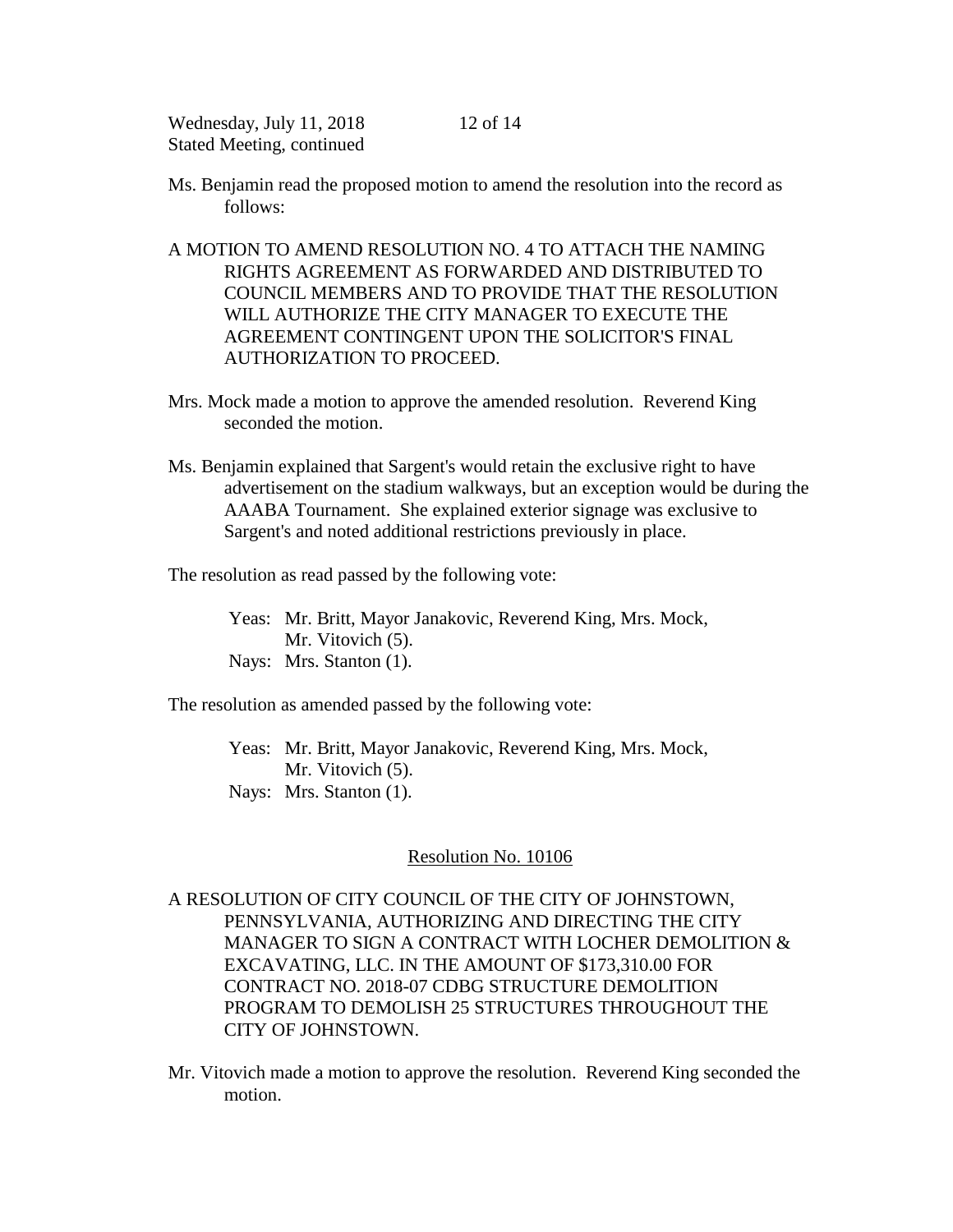13 of 14

There was discussion regarding additional properties in need of demolition. Mayor Janakovic noted a priority process in place based on certain conditions. A list of the prioritized properties will be provided to Council members.

The motion passed by the following vote:

Yeas: Mayor Janakovic, Reverend King, Mrs. Mock, Mr. Vitovich, Mr. Britt (5). Nays: Mrs. Stanton (1).

### Resolution No.

# A RESOLUTION OF CITY COUNCIL OF THE CITY OF JOHNSTOWN, PENNSYLVANIA, AUTHORIZING TAX FORGIVENESS FOR THE JOHNSTOWN AREA HERITAGE ASSOCIATION (JAHA) A CHARITABLE ORGANIZATION FOR PROPERTY LOCATED AT 662 MAIN STREET, ALSO KNOWN AS THE LUDWIG HOUSE RECEIVED AS A DONATION TO JAHA AND CURRENTLY UNDERGOING THE PROCESS TO BE PRESERVED AS A HISTORIC SITE.

The resolution died for lack of a motion.

## Resolution No. 10107

# A RESOLUTION OF CITY COUNCIL OF THE CITY OF JOHNSTOWN, PENNSYLVANIA, AUTHORIZING THE CITY MANAGER TO SIGN AN AGREEMENT WITH BUCHANAN INGERSOLL & ROONEY, PC, FOR LEGAL SERVICES ASSOCIATED WITH A VALUATION OF ASSETS STUDY BEING COMPLETED BY HJA STRATEGIES, LLC, IN AN AMOUNT NOT TO EXCEED \$10,000.00.

Mrs. Mock made a motion to approve the resolution. Mr. Vitovich seconded the motion.

It was noted grant money would be used to pay for the study.

The motion passed by the following vote:

Yeas: Mrs. Mock, Mrs. Stanton, Mr. Vitovich, Mr. Britt, Mayor Janakovic, Reverend King (6). Nays: None  $(0)$ .